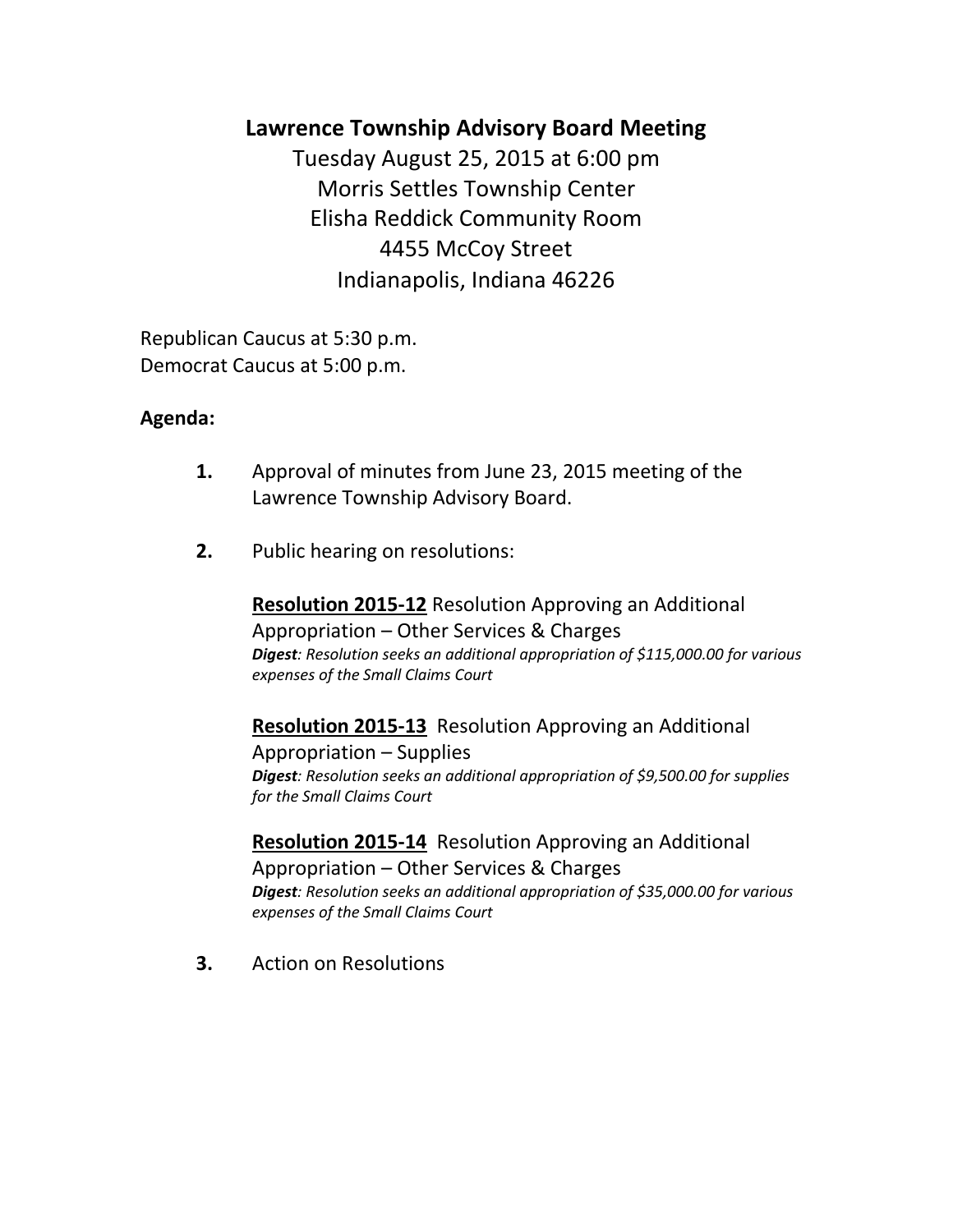## **LAWRENCE TOWNSHIP ADVISORY BOARD MEETING MINUTES 4455 McCoy Street Indianapolis, IN 46226**

| Meeting Date:                            | Tuesday, August 25, 2015                                                                             |
|------------------------------------------|------------------------------------------------------------------------------------------------------|
| Time Called to Order:<br>Time Adjourned: | $6:02$ P.M.<br>7:00 P.M.                                                                             |
| <b>MEMBERS PRESENT:</b>                  | Mike Healy, Emmajean Hines, Fred Freeman, Jesse Dotson, Dino Batalis,<br>Mary Harrison, Tony Widgery |
| TRUSTEE:                                 | <b>Steve Talley</b>                                                                                  |

OTHER ELECTED OFFICIALS PRESENT: Judge Kim Bacon, Constable Terry Burns

Meeting Called to Order:

Ms. Hines called the Lawrence Township Board meeting to order on Tuesday, August 25, 2015, at 6:02 P.M. and led the Pledge of Allegiance.

Agenda:

**1. Approval of minutes from June 23, 2015 meeting of the Lawrence Township Advisory Board.** Mr. Batalis made a motion to approve the minutes from the June 27, 2015 meeting of the Lawrence Township Advisory Board. Mr. Freeman seconded. Motion agreed to 7-0.

### **2. Public hearing on resolutions:**

- a. Resolution 2015-12 Resolution Approving an Additional Appropriation Other Services & Charges
- b. Resolution 2015-13 Resolution Approving an Additional Appropriation Supplies
- **c.** Resolution 2015-14 Resolution Approving an Additional Appropriation Other Services & Charges.

Ms. Hine called upon the public for any comments about the resolutions.

### **3. Action on Resolutions**

Ms. Healy asked why the additional appropriation was split up into three resolutions. Judge Bacon explained that there the resolutions reflected the different funds that the additional appropriation would go towards. The Judge then asked that Resolution 2015-14 be removed from the agenda. Ms. Hines then asked the judge to explain Resolution 2015-12 which requests \$115,000.00. Judge Bacon explained that there were various start-up costs as a part of the new administration. Some of those costs were legal fees associated with resolving the CD-COM situation and the costs for accounting and reconciling the records for State Board of Accounts and JTAC. Ms. Hines asked if there were invoices, bills, etc. to show the expenses that have been incurred. The Judge said she did. Mr. Batalis asked what the legal expenses were going to be for the CD-COM situation. The Judge said that the case was to be settled for \$18,300.00 and the legal expenses would be under \$5,000. Mr. Freeman said he didn't think that anything should be paid to CD-COM. The Judge said the costs of litigation and taking it to the court would significantly increase the cost and would probably exceed the agreed upon settlement. Mr. Healy asked about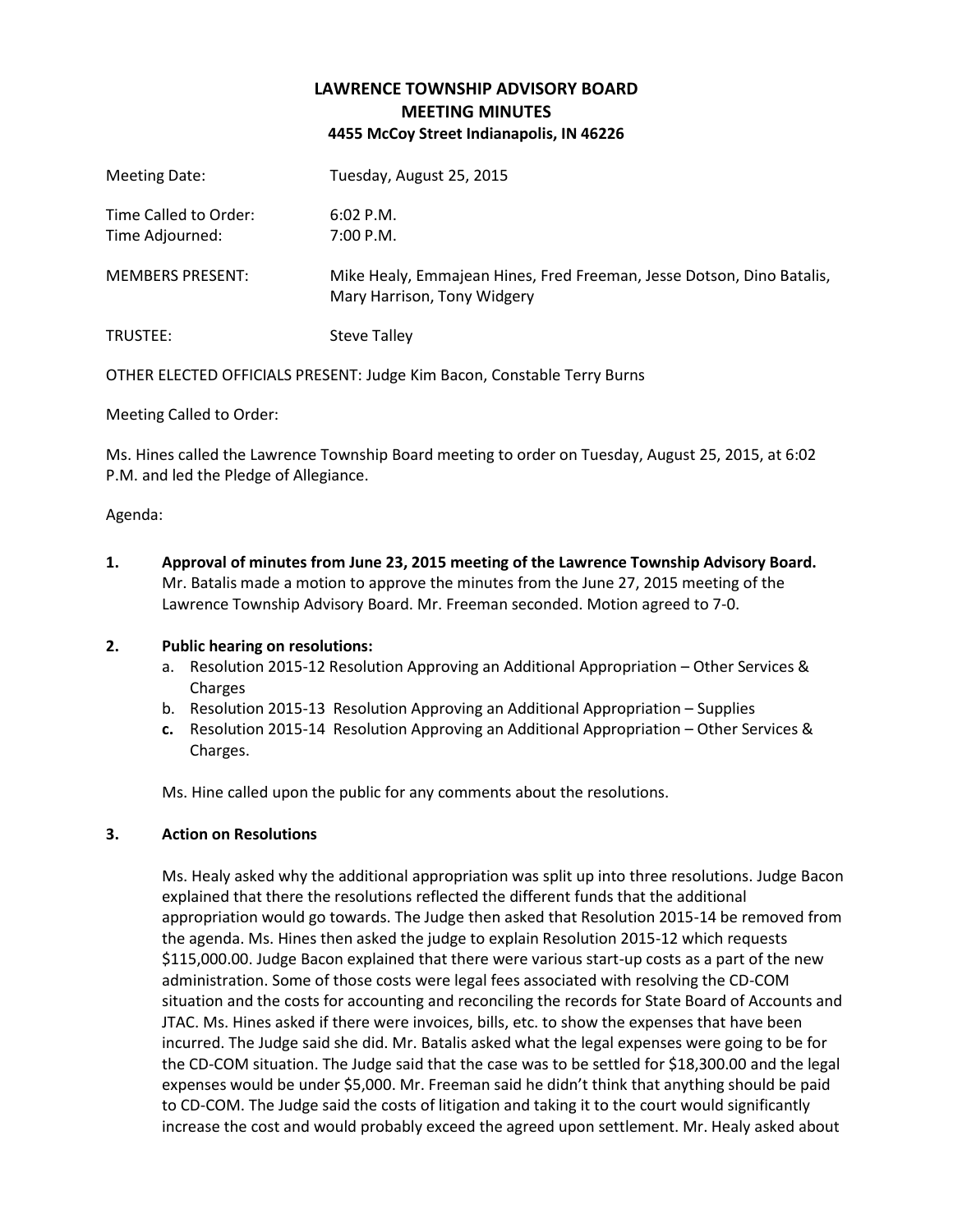the remaining money that was being requested and the accounting fees. The Judge said that the cost to Crowe Horwath was around \$52,000. The judge also said there were additional costs for new equipment and unexpected things like a printer in a court room, additional technology and additional personnel. Mr. Freeman asked about Ice Miller's fees which the judge said is around \$3,200, which she believed was very reasonable. Mr. Batalis asked about Resolution 2015-13 which asked for an additional \$9,500. The Judge said that included in that number was the need to purchase file folders for the cases. Ms. Hines said she would like to get an itemized breakdown of what the Judge was seeking and asked about additional positions. The Judge said that there was currently an open part-time spot that she choosing not to fill. The Judge also gave the breakdown of her current staffing levels. She said that there were start-up costs involved with the new employees in the form of computers and those types of equipment. The Judge said that interpreter fees also went up and it is utilized 2-3 times a month. At the cost of \$500 an hour. Mr. Freeman said that the resolution for \$9,500 would cover the costs that were incurred due to the need to order new letterhead, envelopes and things of that nature that come with a new administration. The Judge said that a lot of these costs are items that will not have to be worried about next year. Mr. Batalis said that after doing some rough math he said there was still a \$30,000 gap from what had been stated. Amanda Mack, supervisor for the Small Claims Court, explained further some of the expenses that had been accrued that required the additional appropriation. Mr. Widgery asked if there any future expenses that were coming. Mr. Healy explained some additions that he made that only added up to \$80,000.00. The Judge gave a rundown of some of the other costs. Ms. Hines asked for a spreadsheet of the expenses she was reading. The spreadsheet was disbursed to the board. Mr. Healy said there was a discrepancy between the what the Judge said would be the attorney costs and what was being requested. The Judge said that there was a little bit of cushion built in to make sure there would be enough to cover the expenses. Mr. Freeman asked the judge if she wanted to build in a safety net into the request. The Judge said that was correct. The Judge said that their cases are continuing to grow. She said that depending on what the caseload is like there will be need for additional judges. If they are one of the judges from the low caseload courts they will not cost the township any money. If pro tems are needed then it will cost \$100 per session. The two low caseload court judges have to each have 5 days available a month to help out at other courts. Mr. Batalis said that he made a suggestion that the township should pay what needs to be paid and if additional is needed then another additional appropriation can be done in a few months. Mr. Batalis said that he thinks that lowering the \$115,000.00 appropriation should be lowered. Mr. Healy said he didn't have any problems with the \$9,500 for supplies. The Judge said that the additional \$30,000.00 also includes pro tems and contracted employees who are putting away files in the basement. Mr. Healy said he agreed with Mr. Batalis' statement about lowering the appropriation. Mr. Widgery discussed the procedure for amending the resolution.

Ms. Freeman made a motion and Mr. Batalis seconded. Mr. Widgery moved to amend resolution 2015-12 to \$80,000.00. Mr. Batalis seconded the amendment. The amended resolution was approved 7-0. The original amendment was defeated 0-7.

Mr. Healy moved to approve Resolution 2015-13 Resolution Approving an Additional Appropriation – Supplies. Mr. Freeman seconded. The resolution was approved 7-0.

Deputy Trustee Jason Tomcsi printed out amended resolutions for the board to sign

Mr. Freeman asked that the court keep the board updated about where things are for funding and the caseload numbers. He also encouraged board members to come by and see firsthand the work being done in the Court and Trustee's Office